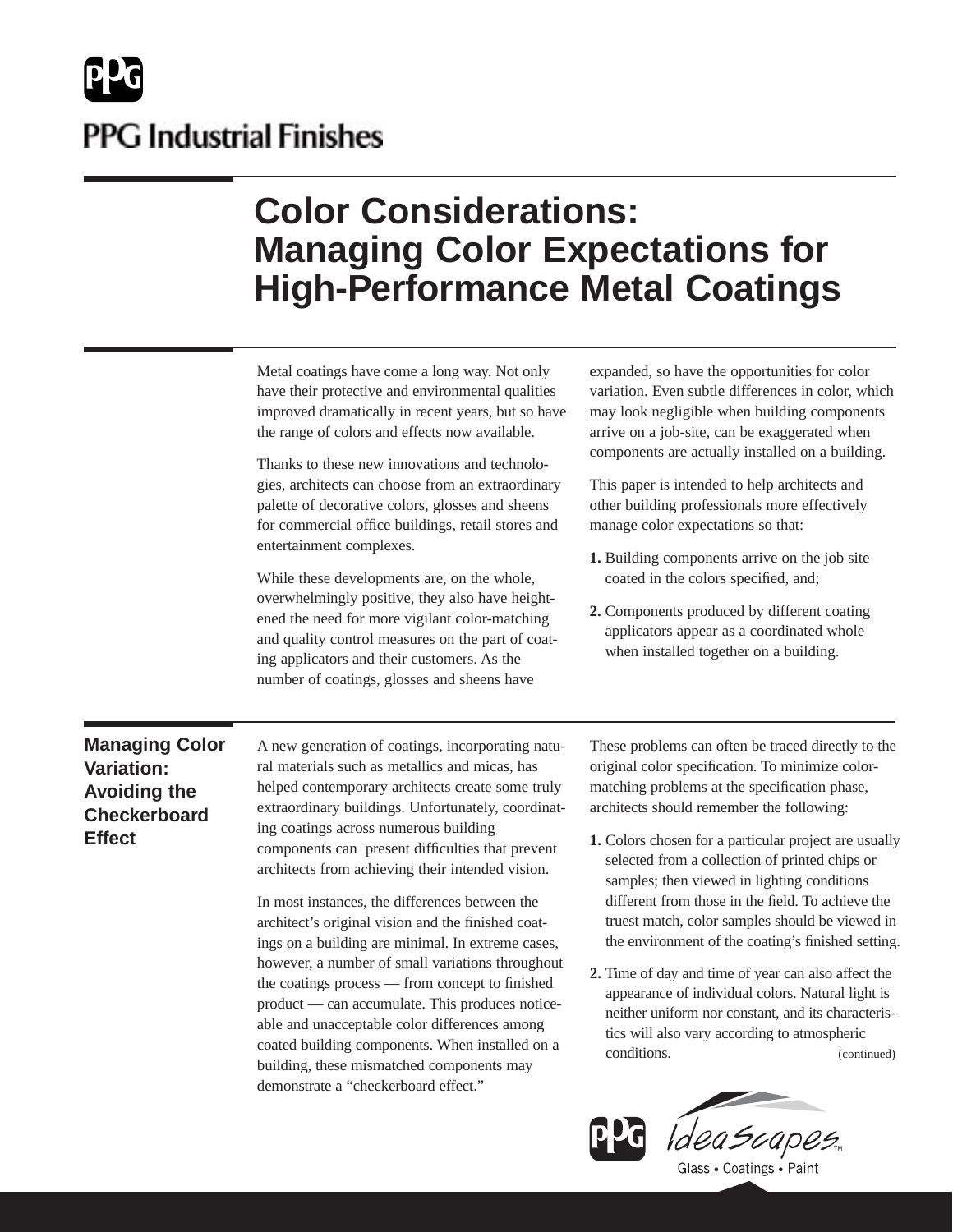more commonly found with white or light-

colored coatings.

|                                                                | 3. The height, angle or distance from a light<br>source can also alter the appearance of a color.<br>So can its surrounding environment. The color<br>on a building surrounded by trees will look dif-<br>ferent next to an open landscape, an interstate<br>highway or another collection of buildings.<br>4. This is also true of certain solid colors, micas<br>and metallics, which can reflect different<br>appearances according to the surrounding light<br>and the orientation of individual flakes.                                                                                                                                                                                                                                                                                                                 | 5. Finally, consider the gloss and the surface<br>character of the sample chip itself. One coating<br>manufacturer may provide coating samples on<br>galvanized steel substrate, while another may<br>apply their coatings to an aluminum substrate.<br>To ensure the truest color representation, insist<br>that color samples be coated on the actual sub-<br>strate from which the actual building panel or<br>extrusion will be manufactured.                                                                                                                                                                                                                                                                                                                                                                                   |
|----------------------------------------------------------------|------------------------------------------------------------------------------------------------------------------------------------------------------------------------------------------------------------------------------------------------------------------------------------------------------------------------------------------------------------------------------------------------------------------------------------------------------------------------------------------------------------------------------------------------------------------------------------------------------------------------------------------------------------------------------------------------------------------------------------------------------------------------------------------------------------------------------|-------------------------------------------------------------------------------------------------------------------------------------------------------------------------------------------------------------------------------------------------------------------------------------------------------------------------------------------------------------------------------------------------------------------------------------------------------------------------------------------------------------------------------------------------------------------------------------------------------------------------------------------------------------------------------------------------------------------------------------------------------------------------------------------------------------------------------------|
| <b>Applicators and</b><br><b>Application</b><br><b>Methods</b> | Color matching problems are also common when<br>multiple coating applicators are used. The meth-<br>ods of applying paint — and the equipment used<br>to do so - can vary widely from one coating<br>applicator to the next.<br>Another variable is the shape of the metal sub-<br>strate. The coil coating process produces colors<br>that look different from extrusion coatings — even<br>when the color formulations are exactly the same.                                                                                                                                                                                                                                                                                                                                                                               | This will facilitate better color coordination<br>among the different applicators.<br>3. Use the primary applicator panel as the stan-<br>dard. That way, the coating manufacturer can<br>make sure the standards for each coating appli-<br>cator match one another. Note: Do not use coil<br>coating standards for spray coatings or vice<br>versa. Each application method should have its<br>own individual standard.                                                                                                                                                                                                                                                                                                                                                                                                           |
|                                                                | Operating conditions at the time of manufacture can<br>also affect a coating's final appearance. Temperature,<br>humidity, the curing process and how thick the coat-<br>ing is applied are variables that can fluctuate daily,<br>even within the same plant. Color differences can<br>also be attributed to the line operator.<br>To minimize the potential color differences<br>related to these variables, architects and contrac-<br>tors should adhere to the following guidelines:<br>1. Limit the number of coating applicators used<br>on each project. Lessening the number of sup-<br>pliers reduces the chances for color-matching<br>and quality problems.<br>2. Once coating applicators have been identified,<br>notify the coating manufacturer of who will be<br>responsible for which building components. | 4. For large projects, request sample ranges from<br>each coating applicator. Use the samples to<br>determine the capabilities of each applicator and<br>apply that knowledge to more effectively man-<br>age the color-matching/coordination process.<br>5. Adjust the color match on coil coatings to the<br>color of the spray coatings. Color control is<br>more exact with coil coatings than with spray<br>coatings. That means it is easier to establish a<br>color standard with a spray coating; then formu-<br>late the coil standard to match it. The only<br>exception to this rule is for white or light-col-<br>ored coatings. In these cases, the coil coating<br>should be used as the template since coil coat-<br>ings are usually applied at a thinner film rate<br>(which makes them more difficult to adjust). |
| <b>Understanding</b><br><b>Coated Profiles</b>                 | Profiles are extruded metal components used to<br>construct curtain walls, louvers and other decora-<br>tive accents. They usually contain intricate<br>details, including angles, edges, grooves, recessed<br>areas and other contours that make paint coverage<br>difficult. Since paint thicknesses vary on these<br>components, color consistency will, too.                                                                                                                                                                                                                                                                                                                                                                                                                                                             | Metal thickness on profiles presents another<br>challenge for coating applicators. For a coating to<br>cure properly, the metal underneath it must reach<br>a minimum temperature. In places where the metal<br>is thicker, it takes longer for the metal to reach<br>the prescribed temperature. When that happens,<br>pigments are exposed to heat longer. This can<br>cause the coatings to "burn" or discolor, a problem                                                                                                                                                                                                                                                                                                                                                                                                        |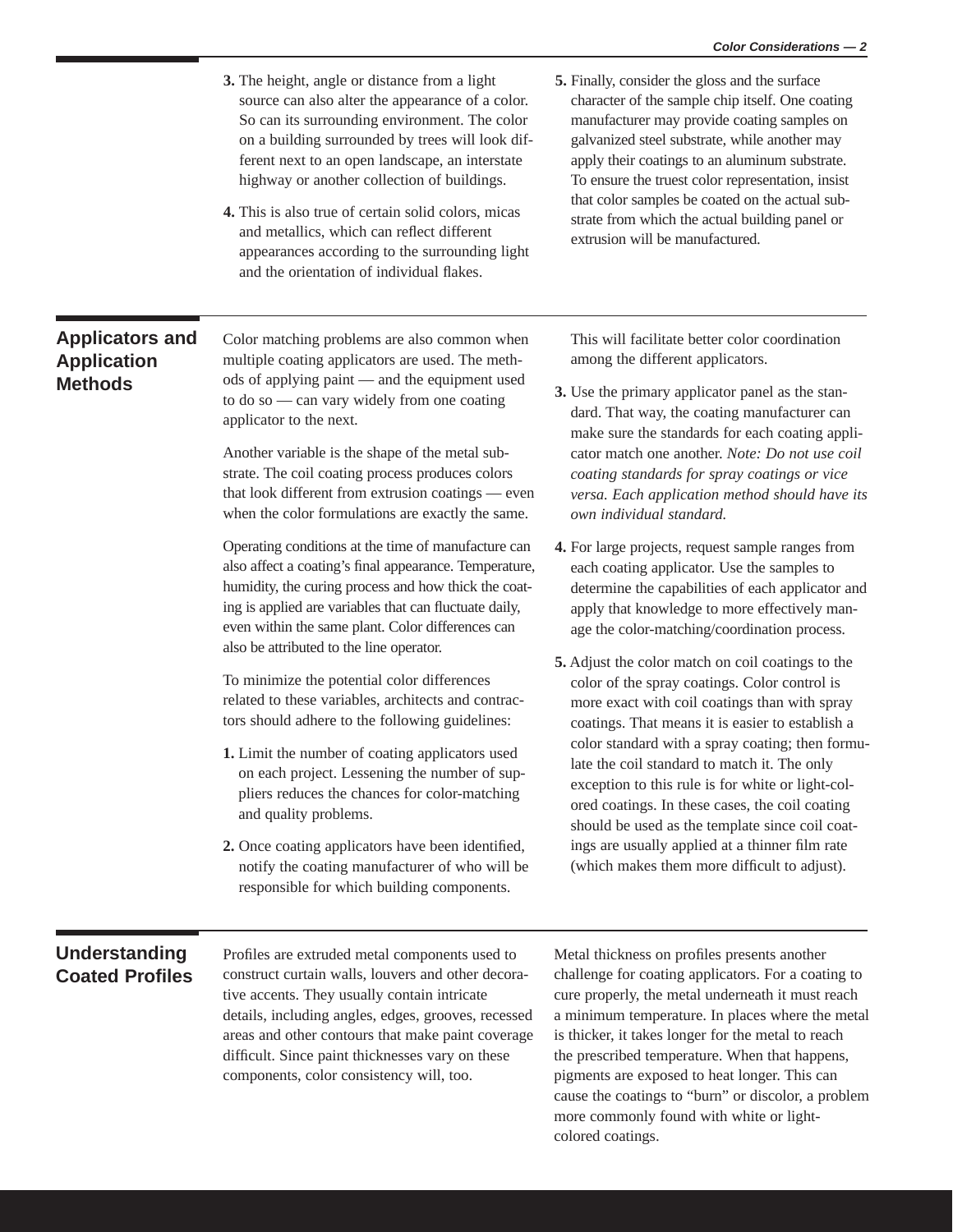With these constraints in mind, here are some recommendations for minimizing color variation on profiles:

- **1.** Understand the limits of the profile. Crevices and angles make complete coverage difficult and uniform coverage unlikely. If a profile demands complete coverage and uniform thickness or color across all surfaces, consider a different configuration.
- **2.** The same rule applies to thick profiles. Final colors on thick profiles may vary slightly due to the extended curing requirements.
- **3.** If color matching is paramount, avoid profiles with large differentials in metal thickness, such as parts with thin protrusions attached to thick walls. The temperature required to cure the thicker wall will "burn" the coating on the thinner protrusion, creating a different color on that part of the profile.
- **4.** Before final approval, obtain a painted sample of the finished product from the coating applicator before the building material is painted.

### **Variations in the Coating Process**

Beyond color and the quality of coating applicators, there are countless variables in the coating process itself. No quality control program, no matter how stringent or demanding, can account for all of the contingencies involved in the coatings process.

In fact, a number of factors that affect color consistency are beyond the coating manufacturer's control. For instance, pigment manufacturers set strict tolerances for the formulation of their products. Yet, these pigments still present inherent variations that are ultimately passed on to the coating applicator.

Similar variability may apply to the micas and metallics. It is difficult to enforce strict tolerances for these products simply because they are based on "natural" raw materials.

Comparatively speaking, the impact of these raw material variations is small. The greatest potential for color-matching problems is found in the four major variables related to the application process. They are:

- Batch Variation
- Metal Substrates
- Paint Technology
- Panel Installation

#### **Batch Variation**

Problems with batch variation arise when coatings are produced by more than one coating manufacturer, or if one coating manufacturer has to produce multiple batches of a coating to complete a job. Typically, variation between batches is minimal, and minor differences can be masked through proper application of the product. Nevertheless, there are several steps architects and contractors can take to minimize potential batch variation problems.

- **1.** Determine the amount of coating that will be required up front. That may enable the coating manufacturer to produce all the coatings in a single batch, eliminating batch-to-batch variation. If a single-batch approach is not possible, the next best solution, obviously, is to minimize the number of batches needed.
- **2.** Reduce the number of coating manufacturers and coating applicators. Trying to match batches and standards among different coating manufacturers and coating applicators is extraordinarily difficult. Raw materials vary from one coating manufacturer to another, as do the manufacturing processes, color measuring standards and equipment. When possible, specify all your coatings from a single coating manufacturer and coating applicator.
- **3.** Try to get all metal painted at the same time. Again, one batch of paint with a single application run — using the same operator in the same operating conditions — is the most efficient way to eliminate variables.
- **4.** Finally, if additional coatings are needed to complete a job, always specify that the new order matches the original batch number used. This gives the coating manufacturer and coating applicator a consistent reference to use during production.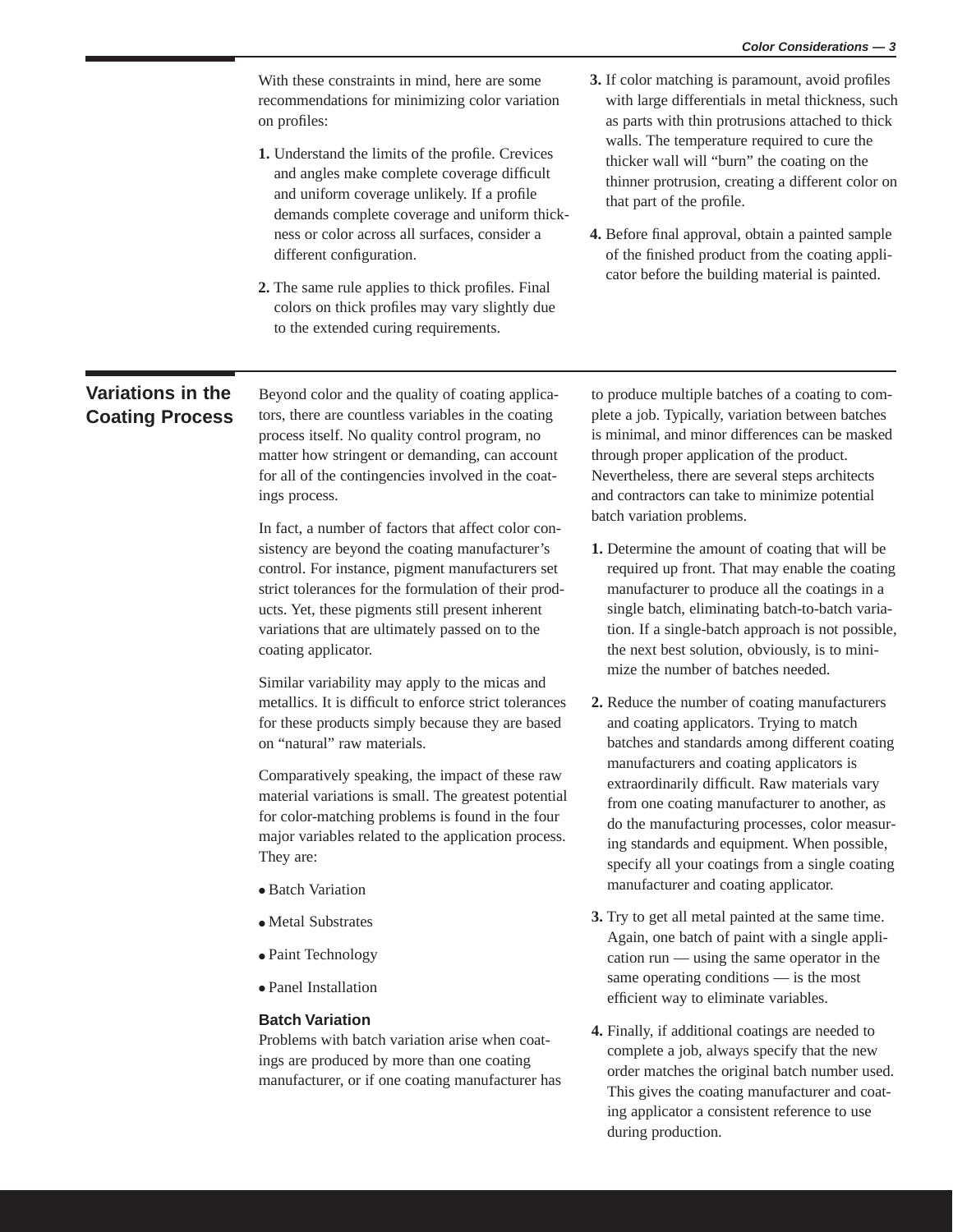#### **Metal Substrates**

When coatings are applied to metal, two variables can affect their final appearance. The first is the type of metal used (most commonly steel or aluminum). The second is how the metal was pre-treated. To promote color consistency across all the substrates used on a particular building, the architect or contractor should:

- **1.** Make the coating manufacturer(s) aware of all the different metals being coated. This will allow the coating manufacturer to match colors across the entire range of substrates for a given project; and
- **2.** Verify with the coating manufacturer(s) that their product has been engineered for use over the desired substrate(s) and that it is compatible with the pre-treatment method used by the coating applicator.

#### **Paint Technology**

Coatings are formulated using a variety of base resins and pigments. When coatings are mixed, subtle differences in color and metamers\* can be exposed. That is why viewing color samples under actual lighting conditions is vital.

Paint chemistries can also change according to the performance specification required for the coating. The same pigment deposited in a PVDF coating will usually produce a color that looks different from the same pigment in an acrylic coating.

For this reason, it is essential that architects and contractors communicate to their coating manufacturer(s) all performance specifications related to a project. If more than one performance specification is required, colors must be matched in each resin chemistry prior to application.

#### **Installation of Panels and Extrusions**

Even when the three variables detailed above are monitored closely, problems can still arise during installation to produce the checkerboard look. In fact, such problems are more likely to occur during installation than at any other part of the process.

In most instances, the primary failure is "directionality." A single panel coated with the same paint may be cut into six different pieces prior to installation. If one or more of the pieces is oriented in the wrong direction, the pattern of the entire panel can be disrupted.

This effect can be greatly exaggerated in panels and extrusions coated with micas and/or metallics. That's because the pigments and flakes on a given panel (or collection of panels) will lay in a certain direction. If these panels are cut and laid "opposite to the grain," the color will appear incongruent.

For this reason, proper panel directionality during installation is essential. Here are several steps architects and contractors can take to help ensure good panel matching:

- **1.** Make sure the coating applicator marks the panel with a directional marking, typically an arrow. This will help the installer orient the panels properly when they are being attached to the building.
- **2.** Avoid putting sheet panels and extrusions in the same plane. Since they are coated using different processes, color matching is difficult. If these components must be in the same plane, design the structure to include a visual break. This will help mask any color differences that exist between the two elements.
- **3.** When panels arrive on the job site, have the installers inspect and segregate them by color. That way, when the panels are actually being attached to the building, the installers can use similar colors on specific sections of the building, using lighter colors on the lower floors of a building, for instance, and darker panels on top.
- **4.** Finally, if two adjacent panels appear to be mismatched, do not install them. Find panels that match or call the architect, contractor or applicator to address the issue.



*<sup>\*</sup> A metamer is a pigmentation effect that causes the same color to look different under one light source that it does under another.*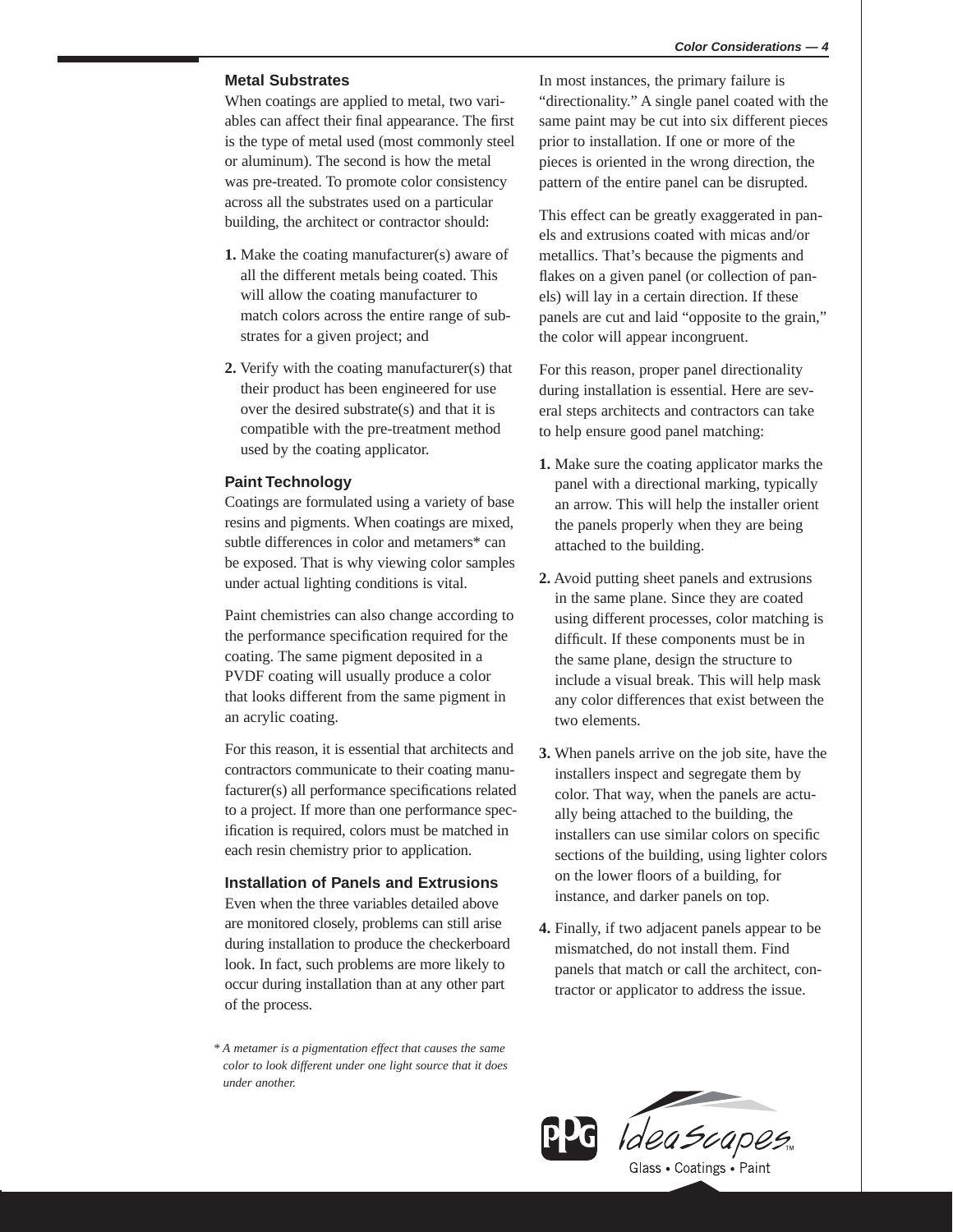#### **PPG Certified Applicator**<sup>SM</sup> **Program**

As discussed above, consistency and efficiency in the application of coatings may be critical factors in the attempt to optimize color matches.

For architects and contractors who have neither the time nor resources to manage the coating process, PPG has developed the PPG Certified Applicator<sup>SM</sup> Program (CAP). Modeled after the popular PPG Certified Fabricator<sup>SM</sup> Program (CFP) for architectural glass, the CAP Program encompasses a select group of applicators whose facilities and processes are quality audited to help achieve color consistency and deliver the highest possible level of product quality, customer service and technical expertise.

PPG Certified Applicators are also electronically integrated into the company's *Kaleidoscope*™ Color Management Program, which features a uniform color calibration system and the mandated use of PPGdesignated software and equipment.

The result for architects and contractors is a level of color consistency and product quality that is usually unattainable through the traditional acquisition of high-performance coatings (which typically involves multiple coating applicators employing a disparate array of color and quality standards).

In addition to enhanced coating consistency and quality, CAP members provide a heightened level of customer service, typified by the following benefits:

● **Priority Service on Color Samples** — Unlike other coating manufacturers, PPG applies coatings/color to samples with the actual substrate for which they are being specified. That means when you order a color sample from a PPG Certified Applicator, the color is actually coated on the specified substrate.

- **Preferred Access to Proprietary PPG Coatings** — These include new products such as *Coraflon*® EX and *Duranar*® XL.
- **Major Project Assistance** Including job site visits and consultations when necessary.
- **Regional sourcing** From a nationwide network of integrated CAP participants.
- **Accelerated Delivery Schedules** For fast-track construction projects.
- **Access to the World's Largest Color Database** — The PPG master color standards database already encompasses more than 75,000 colors that are available in a variety of glosses and tints, a list that is expanding every day to meet customer needs.

To learn more about the PPG Certified Applicator<sup>SM</sup> Program, or to find a PPG Certified Applicator in your area, call 888-PPG-IDEA or visit www.ppgcap.com.

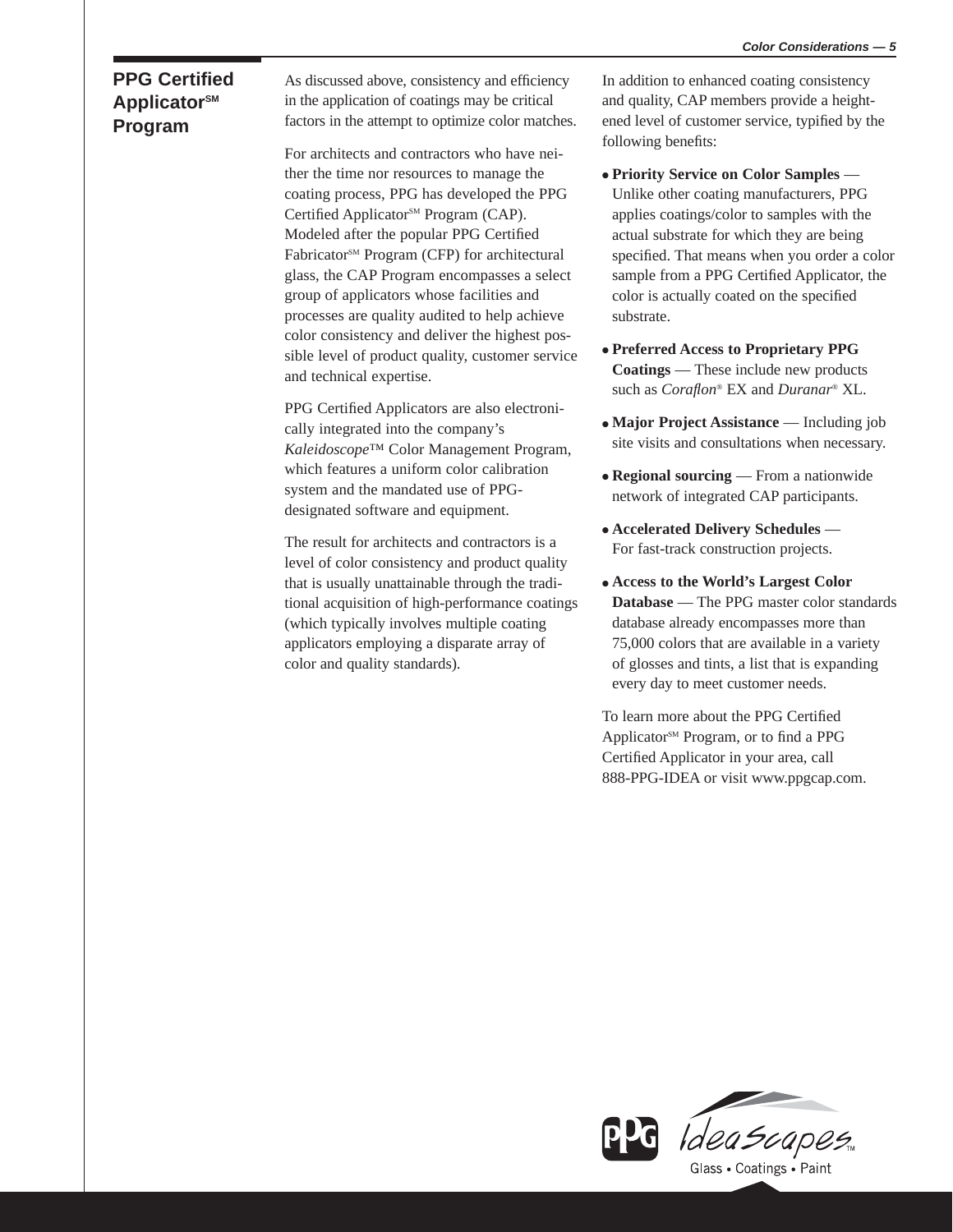

151 Colfax Street Springdale, PA 15144 USA 888-PPG-IDEA www.ppgcap.com

© 2005 PPG Industries, Inc. Coraflon, Duranar, Kaleidoscope, PPG and the PPG logo are trademarks owned by PPG Industries, and PPG Certified Applicator, PPG Certified Fabricator and the PPG Certified Applicator Program logo are service marks owned by PPG Industries.

8-05 PPG-61

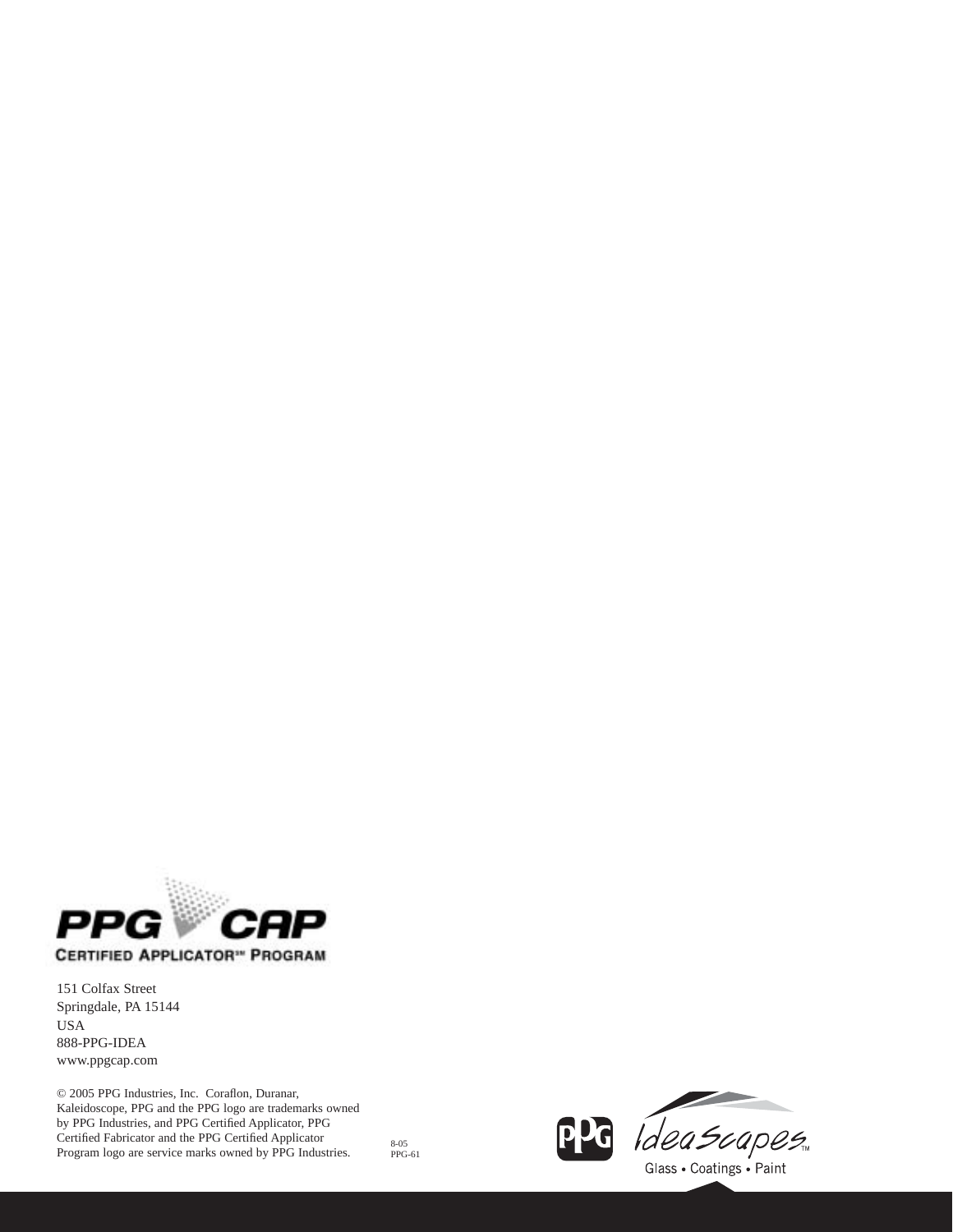As discussed above, consistency and efficiency in the application of coatings may be critical factors in the attempt to optimize color matches.

For architects and contractors who have neither the time nor resources to manage the coating process, PPG has developed the PPG Certified Applicator<sup>SM</sup> Program (CAP). Modeled after the popular PPG Certified Fabricator<sup>SM</sup> Program (CFP) for architectural glass, the CAP Program encompasses a select group of applicators whose facilities and processes are quality audited to help achieve color consistency and deliver the highest possible level of product quality, customer service and technical expertise.

PPG Certified Applicators are also electronically integrated into the company's *Kaleidoscope* ™ Color Management Program, which features a uniform color calibration system and the mandated use of PPGdesignated software and equipment.

The result for architects and contractors is a level of color consistency and product quality that is usually unattainable through the traditional acquisition of high-performance coatings (which typically involves multiple coating applicators employing a disparate array of color and quality standards).

In addition to enhanced coating consistency and quality, CAP members provide a heightened level of customer service, typified by the following benefits:

- **Priority Service on Color Samples** Unlike other coating manufacturers, PPG applies coatings/color to samples with the actual substrate for which they are being specified. That means when you order a color sample from a PPG Certified Applicator, the color is actually coated on the specified substrate.
- **Preferred Access to Proprietary PPG Coatings** — These include new products such as *Coraflon* ® EX and *Duranar*® XL.
- **Major Project Assistance** Including job site visits and consultations when necessary.
- **Regional sourcing** From a nationwide network of integrated CAP participants.
- **Accelerated Delivery Schedules** For fast-track construction projects.
- **Access to the World's Largest Color Database** — The PPG master color standards database already encompasses more than 75,000 colors that are available in a variety of glosses and tints, a list that is expanding every day to meet customer needs.

To learn more about the PPG Certified Applicator<sup>SM</sup> Program, or to find a PPG Certified Applicator in your area, call 888-PPG-IDEA or visit www.ppgcap.com.



**PPG Certified Applicator**<sup>SM</sup> **Program**

> 151 Colfax Street Springdale, PA 15144 USA 888-PPG-IDEA www.ppgcap.com

# **FLA**

## **PPG Industrial Finishes**

**Managing Color Variation: Avoiding the Checkerboard Effect**

Metal coatings have come a long way. Not only have their protective and environmental qualities improved dramatically in recent years, but so have the range of colors and effects now available.

Thanks to these new innovations and technologies, architects can choose from an extraordinary palette of decorative colors, glosses and sheens for commercial office buildings, retail stores and entertainment complexes.

While these developments are, on the whole, overwhelmingly positive, they also have heightened the need for more vigilant color-matching and quality control measures on the part of coating applicators and their customers. As the number of coatings, glosses and sheens have

expanded, so have the opportunities for color variation. Even subtle differences in color, which may look negligible when building components arrive on a job-site, can be exaggerated when components are actually installed on a building.

This paper is intended to help architects and other building professionals more effectively manage color expectations so that:

- **1.** Building components arrive on the job site coated in the colors specified, and;
- **2.** Components produced by different coating applicators appear as a coordinated whole when installed together on a building.

A new generation of coatings, incorporating natural materials such as metallics and micas, has helped contemporary architects create some truly extraordinary buildings. Unfortunately, coordinating coatings across numerous building components can present difficulties that prevent architects from achieving their intended vision.

In most instances, the differences between the architect's original vision and the finished coatings on a building are minimal. In extreme cases, however, a number of small variations throughout the coatings process — from concept to finished product — can accumulate. This produces noticeable and unacceptable color differences among coated building components. When installed on a building, these mismatched components may demonstrate a "checkerboard effect."

These problems can often be traced directly to the original color specification. To minimize colormatching problems at the specification phase, architects should remember the following:

- **1.** Colors chosen for a particular project are usually selected from a collection of printed chips or samples; then viewed in lighting conditions different from those in the field. To achieve the truest match, color samples should be viewed in the environment of the coating's finished setting.
- **2.** Time of day and time of year can also affect the appearance of individual colors. Natural light is neither uniform nor constant, and its characteristics will also vary according to atmospheric conditions. (continued)





## **Color Considerations: Managing Color Expectations for High-Performance Metal Coatings**

© 2005 PPG Industries, Inc. Coraflon, Duranar, Kaleidoscope, PPG and the PPG logo are trademarks owned by PPG Industries, and PPG Certified Applicator, PPG Certified Fabricator and the PPG Certified Applicator Program logo are service marks owned by PPG Industries.